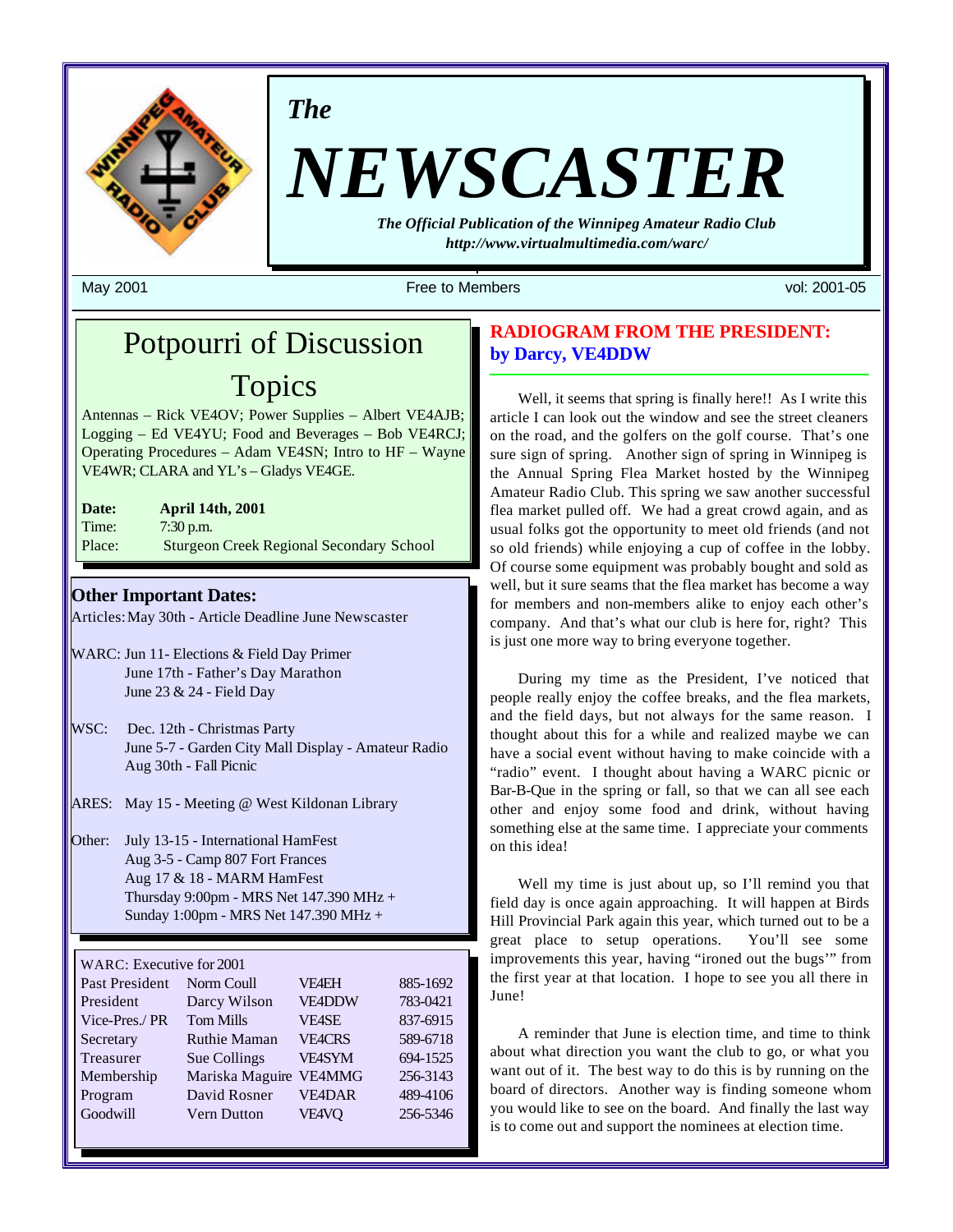## **Minutes for W.A.R.C. April 9th, 2001 Submitted by David, VE4DAR**

President Darcy VE4DDW called meeting to order at 1935 hours. Individual introductions followed. Forty members and two guests attended.

Moved/seconded by Dan VE4SYG/Gord VE4GF that the minutes of March 12, 2001 be accepted as printed in The Newscaster. Carried.

The Newscaster, page 10, was corrected to show Pat, VE4PLG's phone number as 339-3018.

#### *Treasurer's Report by Sue VE4SYM*

| For the year ending March 31, 2001 |        |          |
|------------------------------------|--------|----------|
| Revenue:                           |        |          |
| Meeting draws                      | 83.00  |          |
| Total Revenue:                     |        | 83.00    |
| Expenses:                          |        |          |
| Photo copies                       | 43.86  |          |
| Petty cash replenishment           | 131.92 |          |
| Home Brew Night                    | 100.00 |          |
| Meeting prizes                     | 168.59 |          |
| <b>Total Expenses</b>              |        | 444.37   |
| Profit/(Loss):                     |        | (361.37) |
| <b>Opening Bank Balance:</b>       |        | 4,434.76 |
| <b>Add Total Deposits</b>          | 83.00  |          |
| <b>Less Total Cheques</b>          | 444.37 |          |
| <b>Reconciled Bank Balance</b>     |        | 4,073.39 |
| Float balance on hand              |        | 138.86   |
| Total cash on hand                 |        | 4.212.25 |
|                                    |        |          |

#### *Membership by Mariska VE4MMG*

There have been no new memberships since the last meeting. We will be sending a letter of welcome with an invitation to join WARC to newly licensed amateur radio operators and recent ham arrivals to Winnipeg. The Newscaster will be enclosed. Since WARC memberships will



be expiring shortly, Mariska will be placing a membership renewal form in The Newscaster. Membership renewals will be accepted at the Flea Market. There will be a draw prize for new memberships and renewals.

#### *Radio Amateurs of Canada by Rick VE4OV*

Industry Canada has released the Gazette comments from across Canada on the proposed 12 wpm to 5 wpm changes. All 107 pages of comments are available in a .pdf file readable by Adobe Acrobat. Comments are 80% in favour of the change. The URL for the comments is: http://strategis.ic.gc.ca/pics/sf/comments.pdf

Rick VE4OV will attend the 16th CARAB (Canadian Amateur Radio Advisory Board) Meeting in Cornwall, Ontario later in April. RAC Delegates and IC Delegates meet twice a year with a long agenda of mutual concerns. The RAC Board of Directors Meeting and the RAC Annual General Meeting will be in Cornwall as well.

Rick noted that his grandson, Andrew, who had displayed his project at our Home Brew Night, won the Gold Medal for Grade 8 at the Grant Park High School Science Fair. Andrew will be going on to compete in the Winnipeg School Division #1 Science Fair.

#### *ARES by Tom VE4SE*

Preparations for possible flooding are underway. Volunteers are still needed and are asked to register now with Jeff VE4MBQ or with the Winnipeg Senior Radio Club. WARES' next meeting is April 17 at the West Kildonan Library, 365 Jefferson. Cabling at the Woodsworth Building has been rerouted to join the newly installed 2m antenna.

Wayne VE4WR reported that volunteers with HF experience and equipment are needed to assist flood operations in South and South West Manitoba. He will be running SETS every second Sunday because they may need an HF backbone for MEMO.

#### *DX Sleuths by Adam VE4SN*

Sun flares during the last few days have cut out lots of communications. However, there are still a few good call signs worth going after. Nepal and Butan have been very active.

8Q7JB is good to April 19 on 20m from 0130 – 0230 hrs. Z.

A51AA can be found on 10m at 28.480 from 1100 – 1330. C31OF can be found on RTTY.

#### *Manitoba Marathon by Gord VE4GF*

We are still looking for volunteer operator for the Manitoba Marathon. Contact Pat, Kay or Ralph as per The Newscaster. They will be seeking volunteers at the Flea Market too.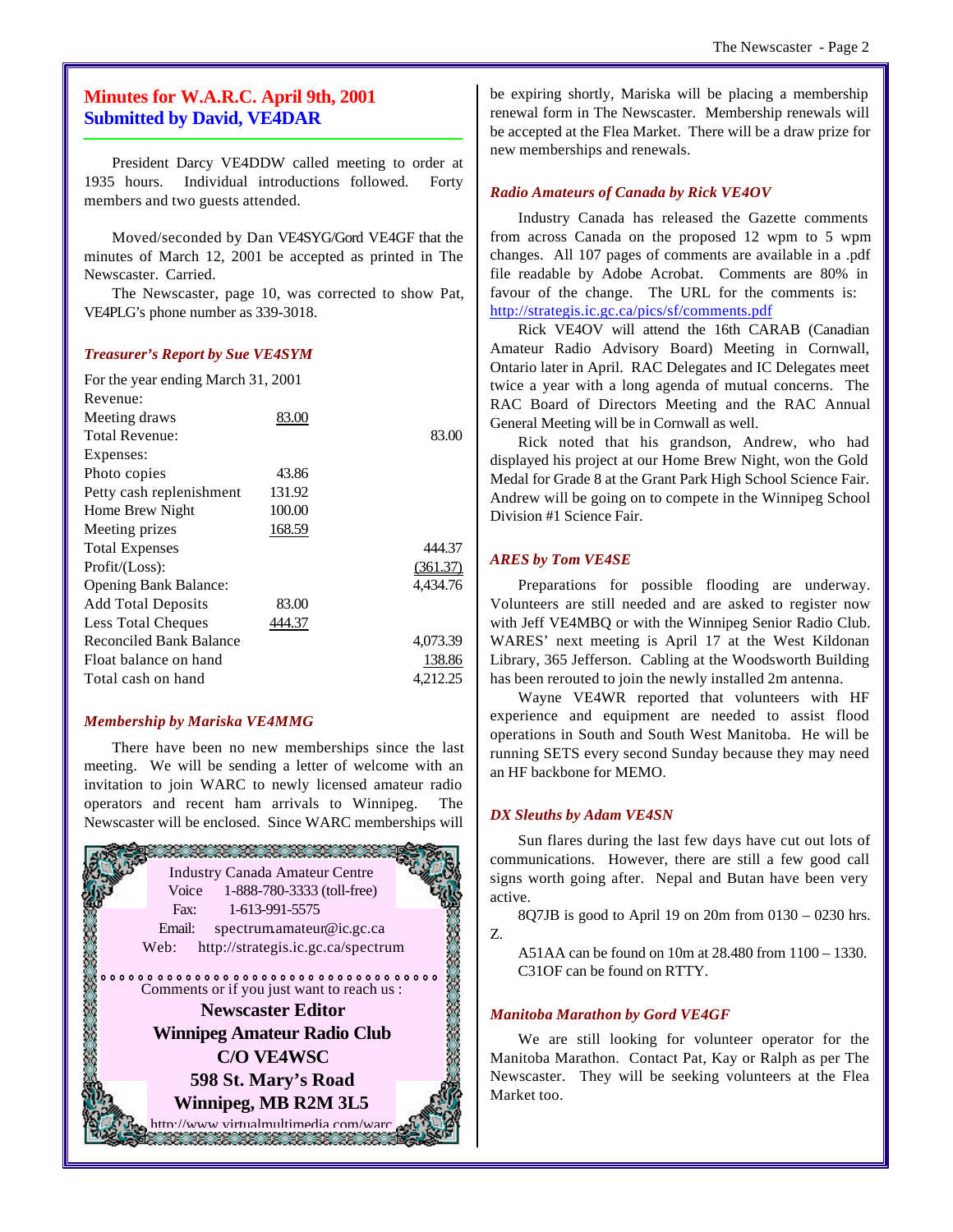#### *Flea Market at Heritage-Victoria CC on April 22*

Doug Henry VE4TG is in charge. Three out of 30 tables are still available. It will be held at the Heritage-Victoria Community Centre, 950 Sturgeon Road. Admission has been raised to \$2.00. Doors open for set up and coffee at 0800. At 0900 vendors are admitted. The public is granted access to the goodies at 1000. No parking on both sides of Sturgeon road will be enforced. Park in the lot or on nearby streets.

#### *International Ham Fest at The Peace Gardens on July 13 – 15*

WARC will be co hosting with the Brandon ARC. Since there are now fewer amateur radio clubs, our turn to co host comes up more frequently reminded Tom VE4SE.

#### *MARM Ham Fest at Austin on August 17 & 18*

Admission to the Ham Fest will include access to the whole agricultural museum.

#### *WARC Field Day at Birds Hill Park on June 23 & 24*

An information package on Field Day including a map of the park is being prepared.

#### *Get Ready to Vote!*

Darcy announced that David VE4DAR will step down as Program Chair in June. At least three more of WARC's Executive Board will be completing their three-year terms. Elections will be held in the Fall. Now is the time to begin thinking about running for office and making your intentions known.

#### *Programs by David VE4DAR*

May's program is Something for Everyone – A Potpourri of Discussion Topics! These topics and discussion leaders have been confirmed:

Antennas – Rick VE4OV; Power Supplies – Albert VE4AJB; Logging – Ed VE4YU; Food and Beverages – Bob VE4RCJ; Operating Procedures – Adam VE4SN; Intro to HF – Wayne VE4WR; CLARA and YL's – Gladys VE4GE.

Everyone will have a chance to sit in on two groups for 30 minutes each. Here's a chance share your knowledge and experience with newer hams, or just brush up. I'm still looking for discussion leaders for transceivers and contesting. Any volunteers?

#### *New Business:*

MRS Annual General Meeting will be held at 1900 hrs on April 26 at the Winnipeg Senior Radio Club.

Glen VE4GWN suggested that we advertise Field Day in the Birds Hill Park Newsletter. The member attendance draw was won by Fred VE4TRO. Chris VE4SET won the Door Prize.

Dxpedition to Sable Island 1979 by Cal VE4XQ This fascinating presentation with pictures was enjoyed by all. Imagine 8500 contacts!! Meeting adjourned at 945 p.m.

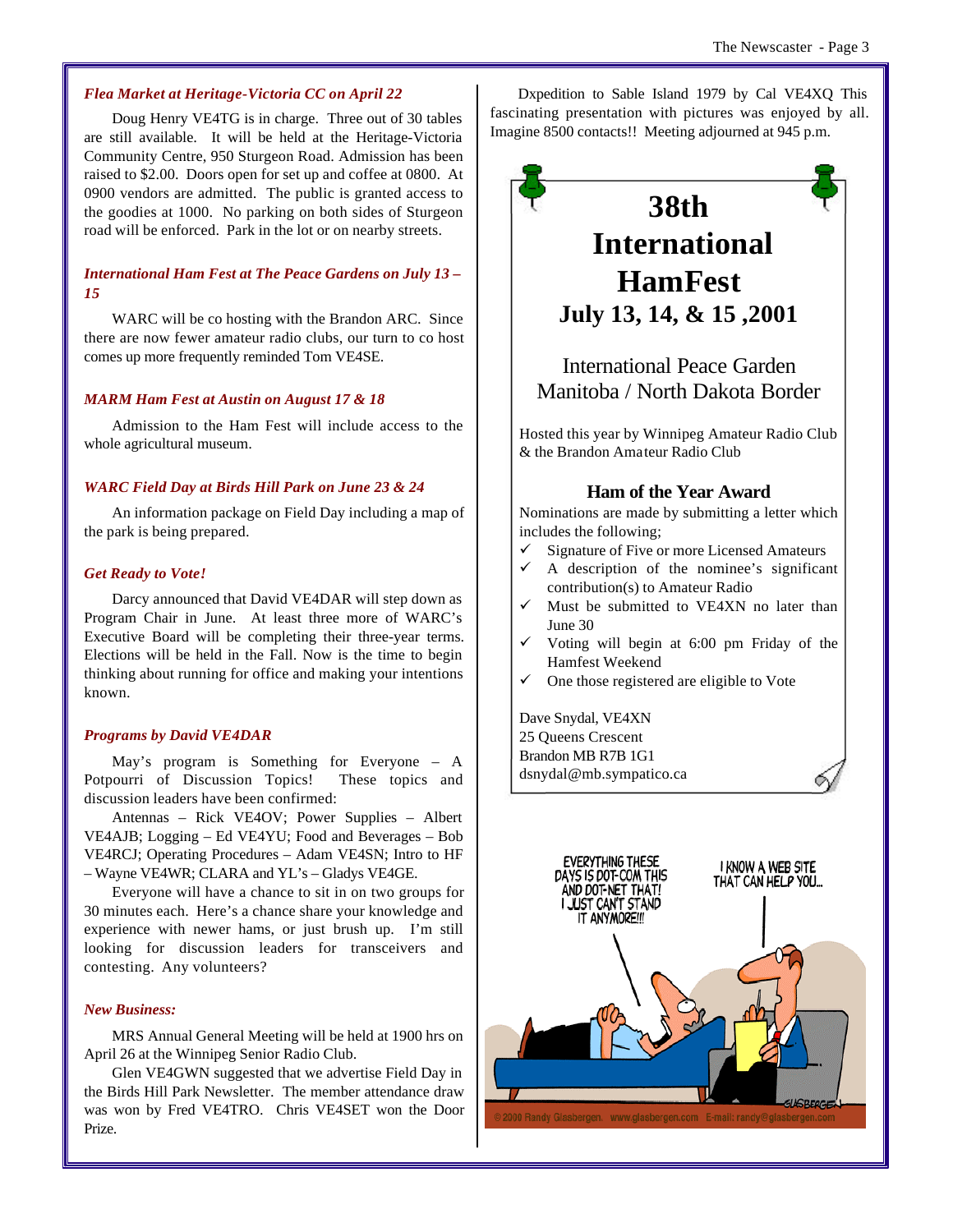## **Winnipeg ARES Report by Jeff, VE4MBQ - Winnipeg EC**

Wayne Schellekens VE4WTS provided an excellent explanation on conventional repeater linking and IRLP at our April monthly meeting. No update was available on Club Jackets at this meeting so maybe we'll have more information at the May meeting.

Twenty WPGARES members are taking shifts on-call as operators for VE4EMO for possible Flood operations from 22APR thru 06MAY. Thanks to VE4s:

AJR, AND, CRS, DAR, DWG, EH, ESX, GWN, HAZ, HK, KAZ, KU, MAQ, MBQ, MMG, SE, TJR, WF, WTS, XYL

Our "team" found the four HF Test Nets organized by Wayne Warren VE4WR to be most valuable in getting familiar with the TS-570 at VE4EMO - we split the group into quarters so that our numbers in the Radio Room were manageable for each session. Special thanks to Tom VE4SE, Richard VE4ESX, and Paul Sheridan for some cabling work done at MEMO in mid-April (the HF coax now goes through a proper hole and not through the hatch to the roof) and for setting up a Copper J-Pole (on long term loan from Tedd VE4VID) on the roof so that we can run Gov't VHF and 2m at the same time (previously both radios shared one antenna).

CANWARN Spotter Training 07APR in Morris went very well. Six people from Winnipeg attended Basic Spotter Training. We picked up 5 new Spotters (3 new communities), welcome VE4s GRE, DJT, STS, TJR and VA4CQD. Twelve people from Winnipeg attended Advanced Spotter Training. Certificates of Appreciation were presented to the 16 CANWARN Net Controllers from 2000 by Jay Anderson on behalf of PSPC. CANWARN runs this year from 14MAY thru 09SEP. VE4WWO Net Controllers Meeting is scheduled for THURS 10MAY 1900h at PSPC. Another Advanced Spotter Session is planned for SAT 20OCT north of Winnipeg, either in Selkirk or the Interlake.

Thanks to Dick VE4HK and Mariska VE4MMG for once again organizing the WPGARES Silent Auction at the recent WARC Flea Market. Special thanks to the donors and auction participants, there will likely be a separate report from Dick and Mariska elsewhere in this edition. Thanks also to Don VE4DWG for staffing our table.

WPGARES has been asked to provide volunteer amateur communications 11,12,13MAY for a national amateur Team Handball tournament in Winnipeg. If interested please contact Richard VE4KAZ ASAP:

 e-mail: rkazuk@escape.ca or Tel 895-4778 between 1800 and 2100h (NO LATER)

 Our next monthly meeting is TUE 15MAY 1900h at West Kildonan Library 365 Jefferson Ave near Salter. We will be watching a video on Summer Severe Weather. 2001-02 dues are due in June, Mariska VE4MMG would be most pleased to accept your \$10 dues payment at the May meeting - cheques payable to "Winnipeg ARES" are best.

#### *Winnipeg ARES - Silent Auction*

Winnipeg Amateur Radio Emergency Service had a most successful silent auction during the WARC Flea Market, April 22, 2001. I attribute our success to the people who donated prizes to ARES. We are especially grateful to Gladys VE4GE and David VE4DAR. Gladys spent 3 weeks crocheting a beautiful green dress to outfit a lovely doll. David donated a telephone answering machine. Both of these prizes were very popular with ticket buyers.

Brittney Hay, daughter of Derek VE4HAY had her heart set on winning the air mattress with a 100 year guarantee. She was the big winner on that one. Guess what she will be doing this summer at Falcon Lake Resort Hotel?

Dick and Mariska would like to thank everyone who donated prizes to our silent auction. We could not be so successful without your kindness. Thanks also to everyone who purchased tickets. We could not have done it without your toonies.

The winners were

Lovely doll with crocheted dress donated by Gladys Haldane-Wilsone VE4GE

Won by Alf Kebir VE4ALF

Air Mattress with 100 year guarantee donated by Dick and Mariska Maguire VE4HK and VE4MMG, Operating an Amateur Radio Station and Icom Log Book donated by Rick Lord VE4OV, RAC Midwest Director

Won by Brittney Hay harmonic of Derek Hay VE4HAY (guess who will get which prize)

Telephone answering machine donated by David Rosner VE4DAR, RAC membership donated by Rick Lord VE4OV RAC Midwest Director

Won by Ed Noakes VE4ON

Stained glass suncatcher donated by Ron Martin VE4MGR, Candy dispenser along with potpourri wine glass donated by Glen and Rosi Napady VE4GWN and VE4YYL, Writing paper donated by Mariska Maguire VE4MMG, Certificate for chiropractic visit donated by Dr. John Alevizos (Glen VE4GWN

Won by Jean Arsenault VE4BEL

Tool kit donated by Sue and Fred Collings VE4SYM and VE4TRO, 2 meter mobile antenna donated by Mike Tomkewich VE4TCH, Comtelco Electronics

Won by Ron Martin VE4MGR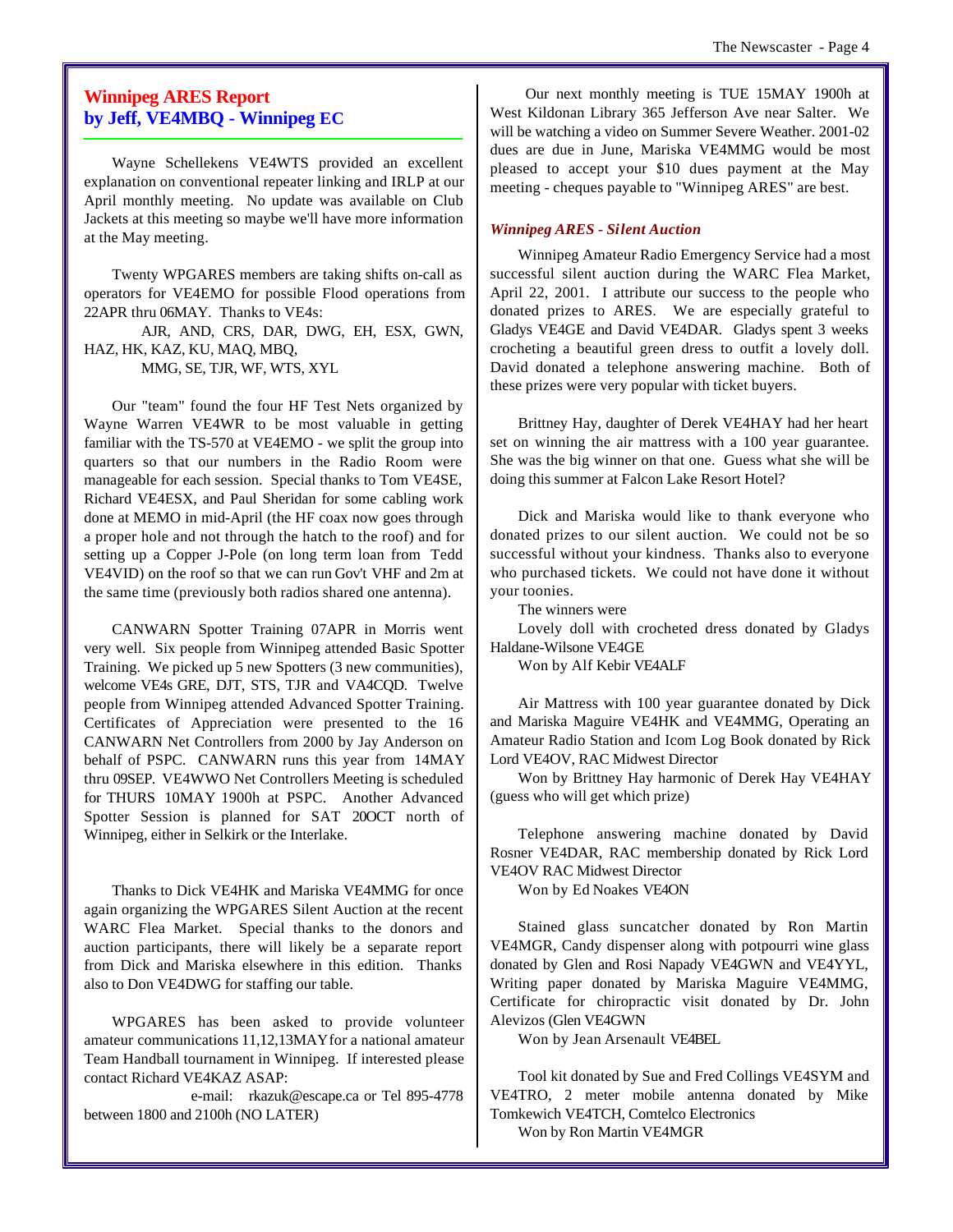Greymark 212 VOM kit donated by Tom Mills VE4SE, 2 meter mobile antenna donated by George Hill Micro High Tech Electronics, Golf Shirt donated by Tim Rhind VE4TJR

Won by Paula Ehn VE4MHZ

Certificate for chiropractic visit donated by River Heights Chiropractic Dr. John Alevizos (Glen VE4GWN), Skin care kit donated by Mariska Maguire VE4MMG, Safeway gift certificate donated by Ian Clark VE4CLK

Won by Keith Lindstrom VE4FR

## **Program By David VE4DAR**

#### 1979 DXpedition to Sable Island

Are you feeling the need to get away from it all? Perhaps you dream about being in some quiet place surrounded only by nature. Do you picture yourself walking along a sandy beach; hearing only the gentle surf breaking on the shore. Look inland! Do you see that small herd of wild horses galloping free along the knoll? Wake up! It's DXpedition time!

On April 11, folks attending the WARC meeting were treated to a free trip to Sable Island. Using a map, projected pictures and his lively narration, Cal VE4XQ transported us back to 1979 and took us on his DXpedition. After months of planning, permit seeking, and preparation, Cal and his group made their way to Sable Island, almost. Another five days of waiting out the weather before they were landed by helicopter. They took everything they needed: tower, antennas, cable, rigs, generators, fuel, shelter, food, water, and enthusiasm. During their time on the air, the group made an incredible number of contacts -- 8,500!!

If you missed Cal's presentation, I'm sorry. There's no way I can faithfully replicate it here. Eyeball Cal over coffee and get it right. And don't miss any more presentations at WARC. You may regret it!

On May 14th, we will be meeting in the cafeteria of Sturgeon Creek Collegiate starting at 1930 hours. The program for the evening is called Something for Everyone -- A Potpourri of Discussion Topics. Join one of these discussion groups and share your knowledge and experiences: antennas, power supplies, introduction to HF, operating procedures, logging, food and beverages, and CLARA and YL's. You might want to bring along some pictures or plans of projects. You can move to another group after 30 minutes if you choose. As you can see many of these topics are a warm up for Field Day on June 23/24. We hope you'll attend that too.

On June 11, Maiko VE4KLM will present, "Mostly Packet and a Little IRLP". Get the lowdown on the latest in packet and an intro to IRLP. See you then.

### **Contest Calendar**

#### *May*

| $\Omega$ 1 | 1300-1900         | CW AGCW-DL QRP Party                |
|------------|-------------------|-------------------------------------|
|            | 06-07 0000-2400   | CW Ten-Ten International Spring QSO |
|            | 06-07 0000-2400   | <b>SSTV Danish SSTV Contest</b>     |
|            | $06-07$ 2 periods | <b>CW/SSB Connecticut OSO Party</b> |
|            | $06-07$ 2 periods | CW/SSB Massachusetts QSO Party      |
|            | 06-07 1400-2300   | CW/SSB Indiana QSO Party            |
|            | 06-07 2000-2000   | <b>CW/SSB ARI Int'l DX Contest</b>  |
|            | 13-14 0000-2400   | <b>CW/SSB Oregon OSO Party</b>      |
|            | 13-14 1200-1200   | RTTY A.Volta RTTY DX Contest        |
|            | 13-14 2100-2100   | CW/SSB/SSTV CQ-M Internat'l DX      |
| 14         | 1700-2100         | <b>CW FISTS CW Spring Sprint</b>    |
| 20         | 1500-1859         | <b>CW EU SPRINT Spring</b>          |
|            | 20-21 2100-0200   | <b>CW/SSB Baltic Contest</b>        |
|            | 27-28 0000-2400   | CW CQ W W WPX Contest               |

#### *June*

|       | 02-03 0000-1600 | CW W W South America Contest       |
|-------|-----------------|------------------------------------|
|       | 02-03 1500-1500 | CW IARU Region 1 Fieldday          |
| 09    | 0000-2400       | <b>SSB</b> Portugal Day Contest    |
|       | 09-10 0000-2400 | <b>RTTY ANARTS WW RTTY Contest</b> |
| 09-10 | 1200-1200       | <b>SSB TOEC WW Grid Contest</b>    |
| 10    | 1100-1300       | SSB Asia-Pacific Sprint            |
| 10    | 1800-2400       | CW/SSB West Virginia QSO Party     |
|       | 16-17 0000-2400 | CW All Asian DX Contest            |
| 17    | 1800-2400       | SSB Kid's Day Operating Event      |
|       | 23-24 1200-1200 | <b>CW SP QRP Contest</b>           |
|       | 23-24 1400-1400 | <b>CW Marconi Memorial Contest</b> |
|       | 23-24 1800-2100 | <b>CW/SSB ARRL Field Day</b>       |

## **RAC Bulletins**

**www.rac.ca/~racnews/othernotices/racbullemail.htm**

#### *RAC Bulletin 01-026E IARU HF World Championship*

Radio Amateurs of Canada would like to invite Canadian amateurs with an interest in HF Radio Contesting to participate in a Canadian Headquarters entry in this coming July's 2001 IARU HF World Championship. Participants are welcome in any part of Canada, and we will be using various official RAC call signs.

Complete contest rules can be found in the April 2001 issue of QST magazine, or at

www.arrl.org/contests/announcements/rules-iaru.html .

Interested parties can contact Derrick Belbas, VE4VV, at ve4vv@rac.ca, or by telephone at 204-224-2641, prior to 10 June 2001.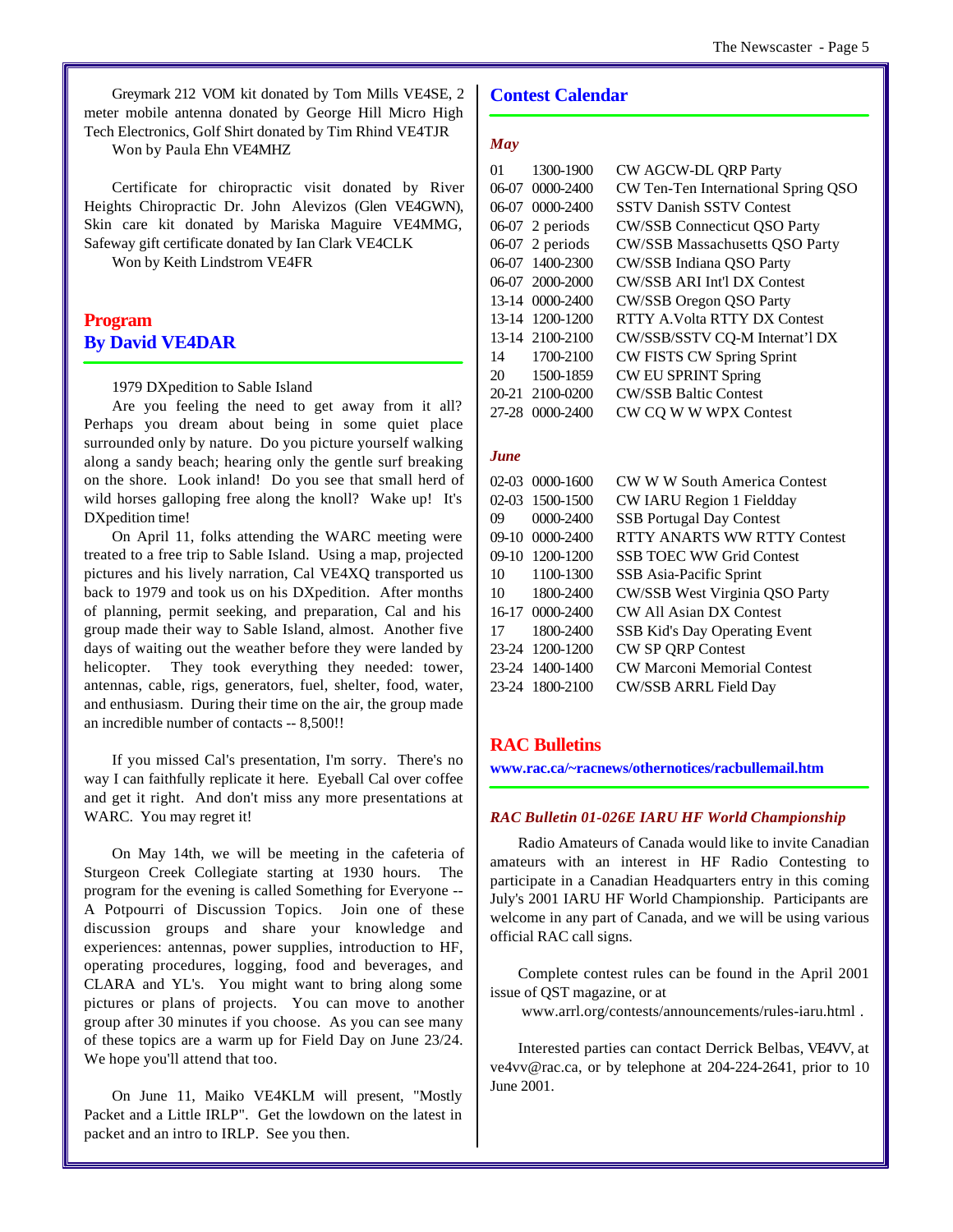## **News from the Winnipeg Seniors' Radio Club by Gil Frederick, VE4AG**

If you are reading this by May 8-9 (Tues. & Wed.), please try and attend the special Bake Sale at the WSCRC Clubrooms, to support the Thalidomide Victims Association of Canada in their fund-raising venture. Bring a relative, a friend, and, besides making a purchase, donate some 'goodies' for sale (even 'store-bought' items). Louis, VE4PLJ, is in charge of the tables, with Ruth, VE4XYL assisting. Sale times are 10 a.m. until 2 p.m. each day. Cash donations are also welcome – tax receipts will be issued by the Association for amounts of \$10 or more.

Another event that warrants your attendance is the Mall Amateur Radio display being set up at the Garden City Shopping Centre, on June 5-6-7. Operating times of our booth in the Centre Court will be 9:30 a.m. until 9:00 p.m. each day. This is an information booth, with Ed, VE4YU in charge. Any Hams that would like to help are asked to get in touch with Ed. We expect to have a 2m station in operation, and a computer in a ham-related service. The first Tuesday of each month is Seniors' Day, so we should see a great number of prospective members for the ham radio hobby and club membership. So mark your calendar now, and join us for some good PR work.

Our membership roster has changed slightly. We are sorry to report a Silent Key: Don Campbell, VE4NI, who died on April 1, 2001; and we have one new member, Bob Jacobs, VE4RCJ. Welcome Bob- we know you'll be a great asset to our club.

There has been a change in the date of our annual Fall Picnic. In order to try and have it in more favourable weather, the Board has set the date for late August, Thursday, the 30th. The corn should be at its peak – and everything else will also be the 'excellence' that you have come to expect at this well-attended picnic. Site will be the usual place- the duck pond pavilion at St. Vital Park.

Our Club has been asked to nominate a member for 'Ham of the Year' to be picked at this summer's International Peace Garden Hamfest. Nomination papers require 5 signatures, and a brief bio, and must be in the hands of Dave Snydal, VE4XN, by June 30th.

Bluebooks will once again be available this year, and members are asked to purchase a copy from WSCRC (we get a commission). Cost will remain at \$10.00 each. Notification of availability will be given in the usual ham news routes.

Our last monthly breakfast at the Canad Inns Garden City was very well attended, I believe 37 was the count – and the winner of the prize (a coffee maker) was Tom Mills,

VE4SE. Our next breakfast, at the same location, will be on Thursday, May 10th.

We hope to have our new Packet Station operating by mid-June. More on this in the next issue.

The CancerCare group is asking for donations of 'artificial hair' wigs, any size, any colour. For further info, please contact Alf, VE4ALF.

Our next Board meeting is Wednesday, May 16th. We hope to see all Board members out for this meeting.

## **A Plastic Transistor Vern VE4VQ**

*From Science & Vie, July 2000, p. 347*

"It is one more step in the understanding of plastic electronics.", says Denis Fichou. This scientist at the Laboratory of Molecular Materials of the National Centre for Scientific Research (Thiais) has just proposed, with his Dutch colleagues, a method for understanding how charges are conducted in an organic transistor (Nature, Vol. 6781)

The transistor, basic element of all electronics, is no longer composed of atoms of silicon as in classical electronic devices, but of a microscopic organic crystal placed between two electrodes. A semiconductor, this material is able to circulate charges between the electrodes.

"The transport of charges at ambient temperature was very poorly understood.", Denis Fichou continued; "Today, this new fundamental knowledge will allow us to progress in the technology of plastic electronics."

The objective is: to construct chips in plastic, thin and flexible, which would be integrated into bank cards, electronic badges, on flat and flexible computer-screens.

In the illustration accompanying the article, one reads: This crystal of sexithiophene possesse electronic properties that make it ideal for the transport of charges.

RADIO ACTIVE MANITOBA



Bob Hrabi VE4ZAP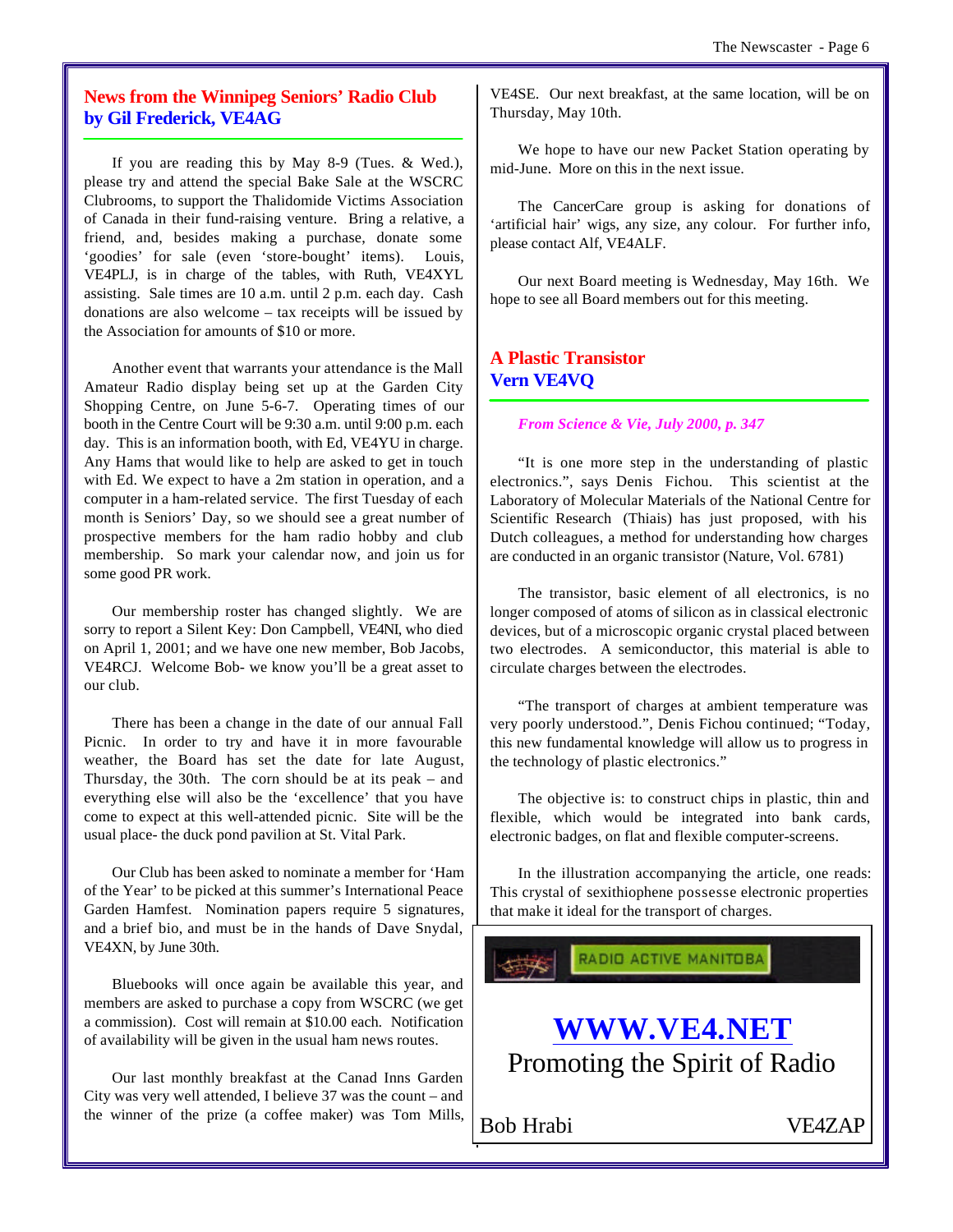## **The state of Packet Radio in our region By Maiko, VE4KLM**

I was told one day that packet was dead. Several other people told me there is nothing available for packet in our area. I even had a few people tell me that Winnipeg has no BBS or NODES to connect to. Those observations couldn't me further from the truth. Yes, packet radio is not as popular as it once was, and in fact, its use is in decline and has been for years, some say mostly because of the internet, but... it's still not dead..

I wrote this article to state some facts about packet in Winnipeg, and the rest of the province. I am fairly active in the packet community and am one of the very few people behind the scenes that tries their best to keep some of the systems working for those who still feel packet is worth the effort.

#### *Winnipeg and surrounding area*

If you think packet is dead, then maybe you should tune your radio/tnc station to 144.390, where you will find a fairly active crowd that make up the APRS people in our area. What does APRS have to do with packet you may ask ? APRS itself is a high level protocol that uses packet radio UI frames. APRS would not be possible without packet radio.

Maybe you want to connect to a BBS in our area ? Tune your radio to 144.310, and try to connect to VE4BBS. This particular frequency is specially suited for Winpack and TPK users that want to use FBB unproto beacons to get their bulletin lists. If you live out of range of the BBS, then try to digipeat to it, via the VE4RAG digi out in the Elie area, on 145.09.

Want to hit the internet ? Then connect to VE4UMR, our internet gateway. It can be connected to directly with 9600 baud packet on 441.05 or it can be reached through VE4PKT and the other provincial nodes. From VE4UMR, you can access converse servers and DX clusters located on other systems around the world. Due to security concerns, new users have to request an account. It only takes a second to set it up, and all you have to do is ask.

Need an alternate way to connect to VE4BBS or VE4UMR ? Try 145.07, and connect to the VE4PKT node. From there you can connect to the BBS or the internet gateway. You can also connect to nodes in Portage, or Brandon, or Beausejour.

#### *Other parts of Manitoba*

In Portage, try 145.03, connect to VE4NOD. In Brandon, try 145.05, connect to VE4BDG. In Beausejour, try 144.99, connect to VE4BRC. All those nodes are inter linked together, along with VE4PKT, so that people as far west as Brandon can 'do packet' with people as far east as

Beausejour. Any users along that stretch have access to the VE4BBS and VE4UMR machines. From Portage, there is a string of nodes that goes north, up to Baldy Mountain, Russell, and Swan River, so users in that area should also be able to get into the network. From Brandon, there is an intermittent link into North Dakota. Unfortunately the Brandon site will be down by end of April (we're loosing a tower), but the plan is to get a new site going in the Minnedosa area. This new site will service the Brandon area just as well, and provide a better path to the south into North Dakota.

#### *Bottom line*

Packet is available in Winnipeg and in other areas of Manitoba. People that live 40 km outside of Winnipeg can hit VE4PKT easily with a good beam. Similar situations exist for the Portage node, VE4NOD. Believe it or not, alot of these machines have been around for years and years, in one form or the other.

If you have internet access, then bookmark the following site :

http://www.qsl.net/ve4klm/resources

This is a site I created a few years ago, that lists all the packet resources available to users in the province of Manitoba and into the northern states. I try my best to keep it updated. If you have questions, then e-mail me at maiko@langelaar.net.

If you don't have internet access (and even if you do), give me a call at home, or send me a packet mail. I can send you an ASCII summary of everything that is available to you. So, dust off that old TNC and connect to VE4BBS, leave me a message there and have fun with packet.

## **Biological Computers By Vern, VE4VQ**

Moore's "law" says that the number of transistors on a chip doubles every 24 months. Since Moore made this observation back in the 70's, miniaturization has multiplied the number by 3200. The :Pentium III contains a mere 9,500,000 transistors on a chip scarcely larger than 1 cm2 (which is about  $\frac{1}{4}$  sq. inch).

Unfortunately, miniaturization has its limits so the scientists have been looking for other ways of making diodes and one of them has been to turn to the neurons that convey electricity in animal (including human) bodies.

Researchers in Los Angeles have discovered that rotaxane is one of the chemicals that has the ability to assume either one of two possible states, thus providing the basic 0 or 1 required in binary logic.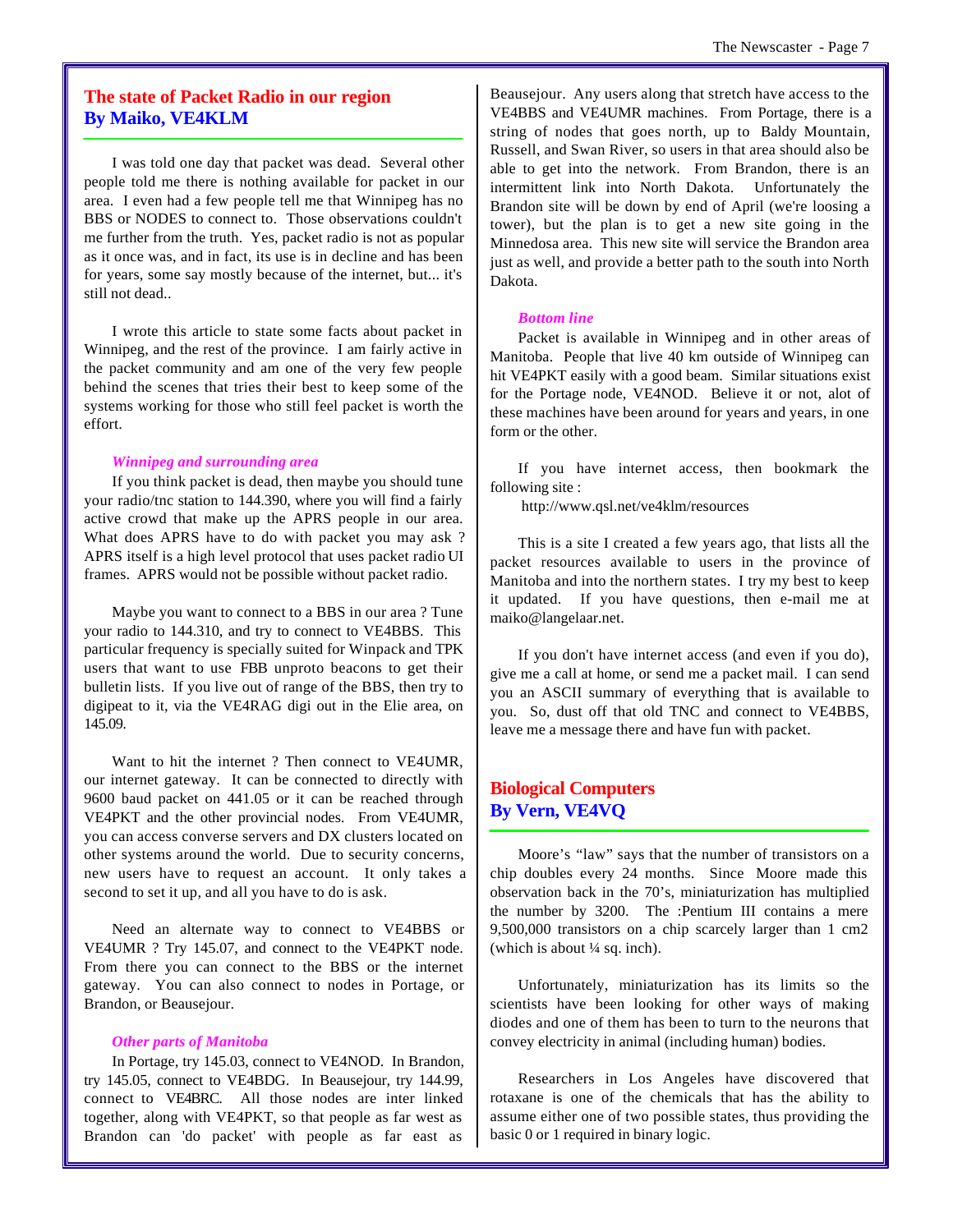The diagram (Sciences et Avenir, Sep 2000, p. 60) shows a molecule of rotaxane shaped like a dumbbell – two "balls" connected by a slender shaft. The atoms in this molecule may be thought of as a ring that can move back and forth on the shaft. By soaking the molecule in either an acidic bath or a non-acidic bath, the ring on the shaft of the molecule assumes one or other of the two possible states, thus producing the required diode effect.

No, don't look for a computer using biological components in your favourite computer store for Christmas; the article is headed Computers for 2015. One of the problems is that biological material has a relatively short life so storage of data will have to be done on some kind of conventional computer. Lots of problems – but a fertile field for imaginative minds.

## *Parkside Appliance & Electronics*



**Sales & Service of Computers & Software Home repairs offered**

**John, VE4JNF 386 Belvidere Street 885-9278 www.escape.ca/~ve4jnf ve4jnf@escape.ca**

## **Manitoba Marathon 2001 by Ralph, VE4RY**

#### *<<< Fathers' Day, Sunday, June 17th >>>*

Volunteers Needed!

Just a reminder that we can always use more volunteers; the more we have, the better chance of placing our operators at the position of their choice on the course.

We have already signed up quite a few operators at the spring flea market. We would also like to encourage new hams to come on board. You will be stationed with a more experienced ham and can gain valuable operating experience while having lots of fun - and besides, get a nice souvenir T-shirt!

So, if we haven't talked to you yet about helping us out this year, please give one of us a call:

Pat, VE4PLG 339-3018 Ralph VE4RY 663-8894 Kay VE4YF 669-5077 [ 9 a.m. till 9 p.m. only please ] Thanks. We hope to hear from more people soon!

## **Nanotubes and Electronic Noise By V. L. Dutton, VE4VQ**

When the first silicon-based semi-conductor transistors were being developed, electronic noise was a major problem. (R. M. Ryder and R. J. Kircher. Bell System Technical Journal 28,367,1949). The development of nanotube diodes and transistors is in a similar state today.

This article in La Recherche for June 2000 shows how a nanotube is assembled. Nanotubes are narrow sheets of hexagonal carbon atoms rolled into a long two-layer tube. Then, in one of the tubes, two of the hexagons are replaced by a pentagon (5-sides) and a heptagon (7-sides). This causes one tube to be a conductor while the other becomes a semi-conductor. The result is that you have a diode that lets current flow in one direction only.

The most recent research has been to study the chemical environment in which the nanotubes are operating. Specifically, the physicists are investigating the effect of oxygen. "We have shown that the excess of noise in nanotubes is not due to their structure but to their chemical environment. This sensitivity to the environment was very much unexpected but the constraints that it places on nanotubes to be used in electronics seem to be neither too complex nor too costly. Our optimism concerning the use of nanotubes in electronics seems to be justified."

## **News from the net**

#### *NEW 1296 MHz EME beacon !*

With financial assistance from the American Astronomical Society, The SETI League Inc has placed on the air a transmitter that bounces microwave signals off the moon's surface for use in testing Earth-based radio telescopes.

Operating on 1296 MHz under the call sign W2ETI, the EME beacon enables amateur and professional radio astronomers to calibrate their receiving systems by providing a stable reference signal from a known point in the sky. The SETI League's EME beacon received its first shakedown in March, providing scientists at the Arecibo Observatory in Puerto Rico with a weak, well-calibrated test signal for use in conjunction with the Project Phoenix targeted search for extraterrestrial intelligence.

Project Phoenix scientists had formerly used a microwave transmitter aboard the Pioneer 10 spacecraft for this purpose. Twenty nine years after its launch, Pioneer 10 is now outside our solar system, seven billion miles from Earth, and its 8 W beacon is too weak to be received--even by Arecibo.

The SETI League promotes a privatized search for extra-terrestrial intelligence. The organization boasts more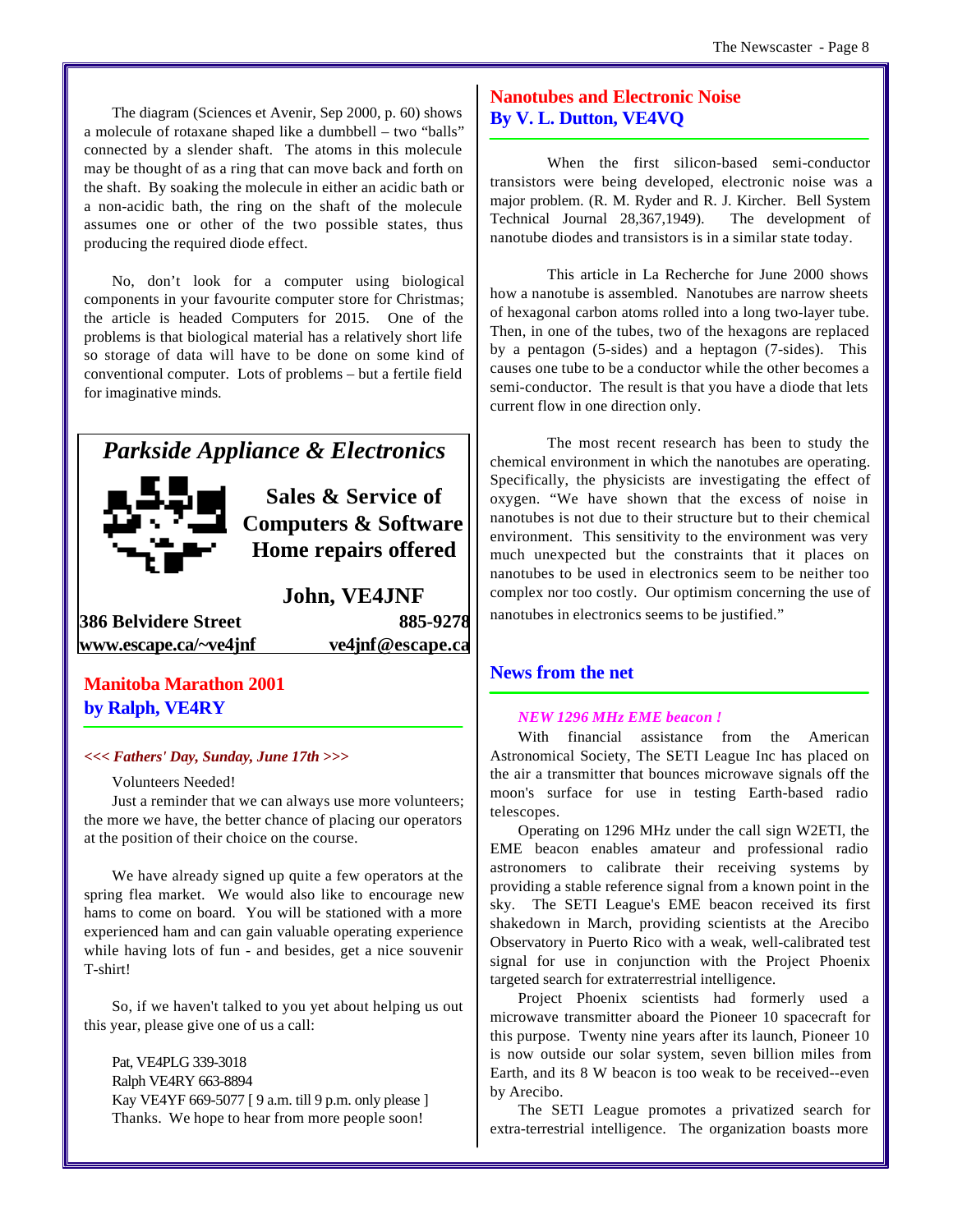than 1200 members in 60 countries, many of the Amateur Radio operators. Its executive director is Paul Shuch, N6TX. For more information, visit the SETI League Web site, http://www.setileague.org/ . - (Thanks to ARRL Letter)

#### *UK - TVi*

UK takes new approach to TVI The Radiocommunications Agency in the UK has announced a new policy on domestic interference and has issued a new RA179 leaflet which is now entitled Television and Radio Interference.

Under the new system, the complainant will be charged £50 if, following an investigation, the RA finds that the interference is not due to any illegal use of radio or faulty electrical equipment, but is due to a problem with the complainant's own TV or radio installation.

No charge will be made to the complainant if the interference is found to be due to illegal radio use or faulty electrical equipment outside the complainant's premises.

If householders wish to report a possible source of interference but do not wish to commit themselves to a possible charge, they can give details of a source of interference by contacting the local office of the RA. The RA staff will use this information as part of their intelligence-gathering on possible illegal use of radio.

For further details please read RA179 - Television and Interference at the RA web site http://www.radio.gov.uk/publication/ra\_info/ra179/ra 179.htm - . (RSGB News)

#### *WORLD AMATEUR RADIO DAY April 18th*

Every year on 18 April, the world celebrates World Amateur Radio Day, a day set aside to focus on Amateur Radio and the contributions the service makes in the field of technological and communication development and its support in the elevation of human suffering during natural disasters. The theme for 2001 is :

" Providing Disaster Communications: Amateur Radio in the 21st century

The following from the IARU. It is worth copying and keeping.

AMATEUR RADIO:

A National and International Resource

Radio amateurs are well known for their public service work in times of natural disasters. Amateur radio also makes significant technological and sociological contributions to those nations that sanction and support it. The amateur radio movement as we know it today emerged shortly after the beginning of the 20th Century and in 1927 achieved formal international recognition at the International Radiotelegraph Convention in Washington, D.C. Today, the service operates under a general mandate that has remained essentially unchanged since that time.

Provides disaster communications resources.

When natural disasters cause normal communications channels to be lost or overloaded, radio amateurs can respond swiftly and effectively to calls for assistance. When invited to do so, they maintain close ties with government and relief agency officials to assure prompt availability of their emergency communications resources in the event of a need. Radio amateurs take pride in their ability to provide this unique public service.

Develops a national source of electronics expertise.

As electronic devices and telecommunications systems proliferate in our world, there must be a corresponding increase in the number of individuals who can understand them. Radio amateurs train themselves in electronics, in radio wave propagation theory, and in telecommunications techniques. The practical, hands-on experience that one gains as a radio amateur is valuable across a wide range of disciplines.

Contributes and demonstrates electronic innovations.

Dedicated amateur experimenters have contributed heavily to the development of electronics technology from its early beginnings to the present day. Amateur radio provides extensive opportunities for experimentation in a wide variety of communications disciplines. What is learned and discovered is to the advantage of employers, governments, and the public itself.

Is a disciplined and self-regulating service.

Radio amateurs are licensed by their government administrations. Each licensee becomes a registered and identified user of radio communications equipment. Radio amateurs often are applauded by governments for their ability to monitor and regulate their own activities effectively, and to avoid interference to other radio services. It is a reputation that is well deserved and one in which all amateurs take pride.

Is a growing service.

It is not surprising, in our technologically advancing world, that increasing numbers of people are being attracted to amateur radio. Worldwide, the number of amateur licensees has been increasing at the rate of approximately 7% per year for several decades and is continuing to increase, to a total of almost three million as we enter the 21st century.

Needs spectrum space.

It is important to remember the benefits of amateur radio. They are available to all segments of society throughout the world only because of the enlightened and long-standing international policy of allocating adequate segments throughout the radio-frequency spectrum for use by amateurs. This provides the means whereby experimentation and discovery can flourish and the environment in which the many benefits and services of amateur radio can be delivered. As a growing service, amateur radio must have access to spectrum in keeping with its requirement.